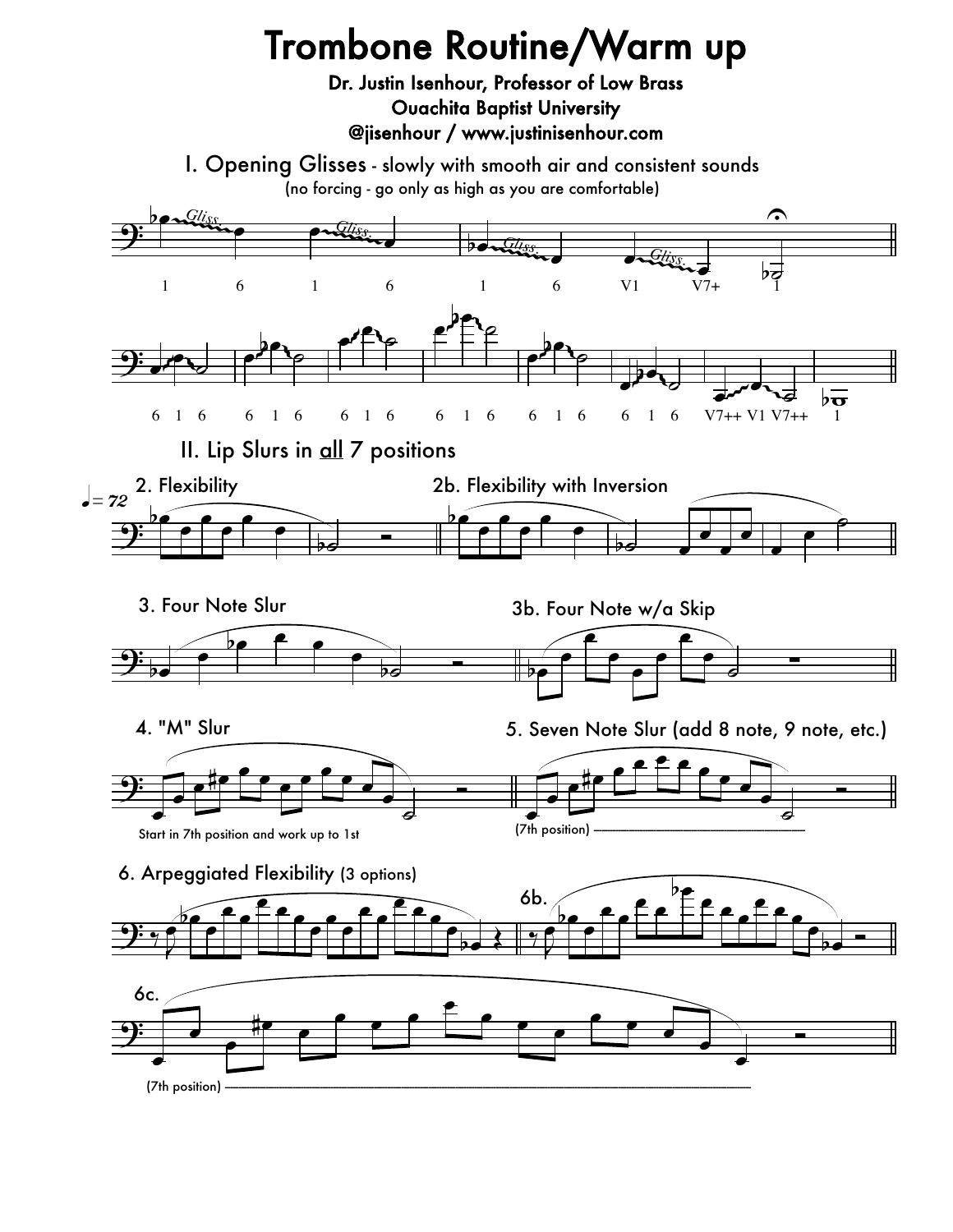## III. 12 Scales and Arpeggios EVERYDAY

in various rhythmic and articulation patterns move chromatically to cover every key and all registers